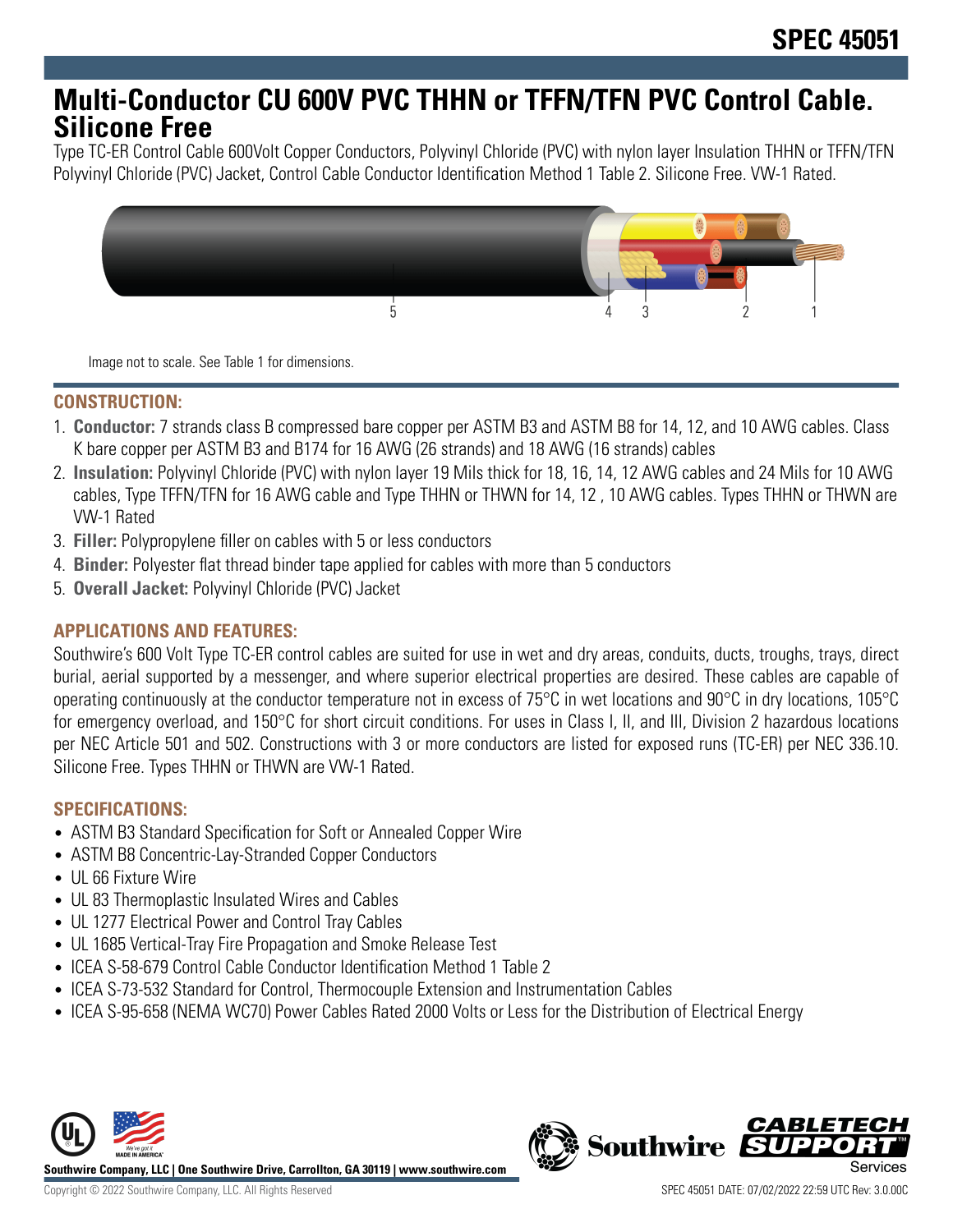#### **SAMPLE PRINT LEGEND:**

{SQFTG} SOUTHWIRE{R} MASTER-DESIGN {UL} XX AWG (X.XX{mm2}) CU XX CDRS TYPE TC-ER THHN OR THWN CDRS 90 {D}C JACKET SUNLIGHT RESISTANT DIRECT BURIAL 600 VOLTS {NOM}-ANCE

#### Stock No: 408633

SOUTHWIRE{R} MASTER-DESIGN E75755 {UL} 14 AWG (2.08{mm2}) CU 7 CDRS TYPE TC-ER-JP THHN OR THWN CDRS 90 {D}C JACKET SUNLIGHT RESISTANT DIRECT BURIAL 600 VOLTS {NOM}-ANCE



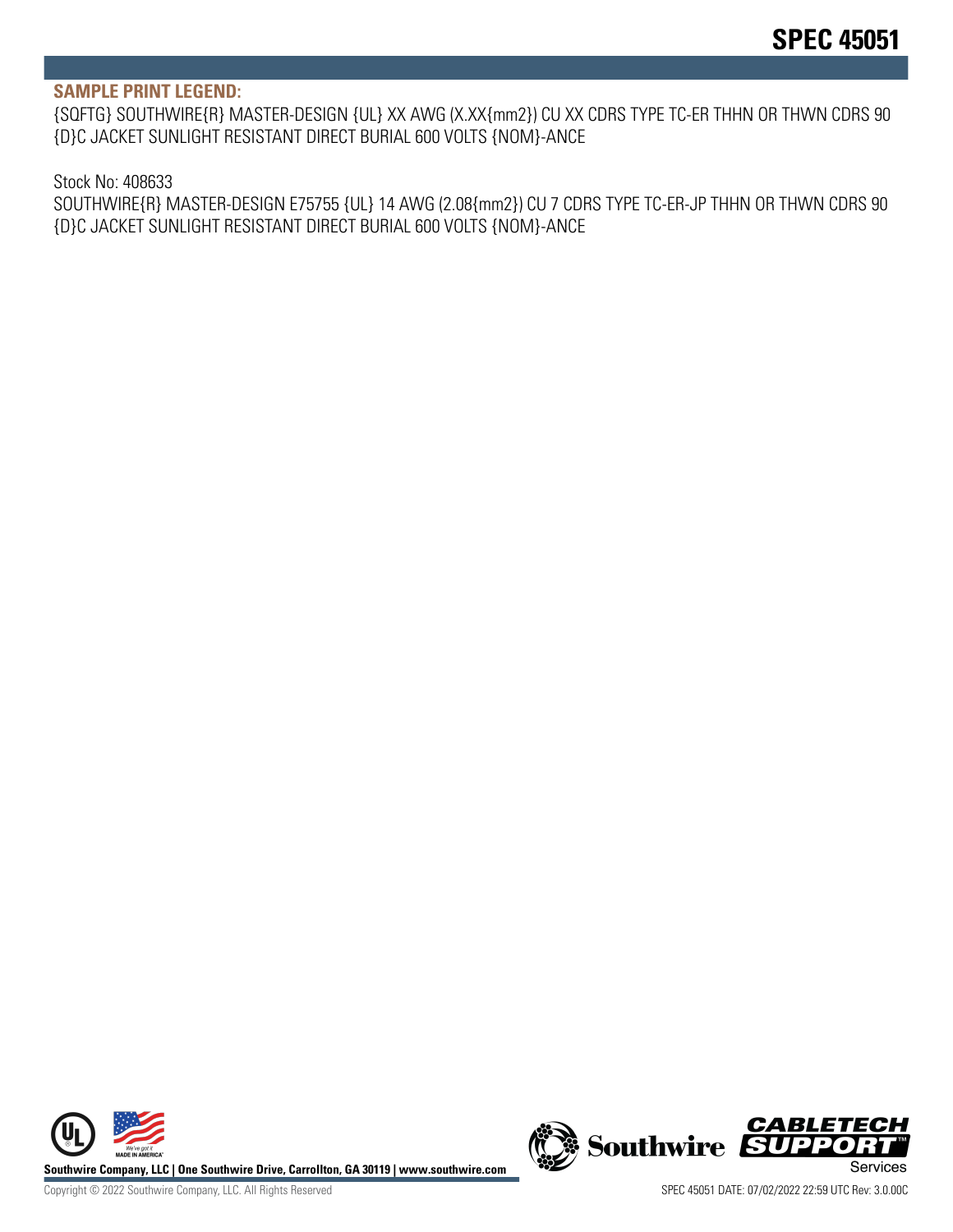## **Table 1 – Physical and Electrical Data**

| <b>Stock</b><br>Number                       |                  | Cond. Cond.<br>Size Number | Diameter<br>Uver<br>Cond. | Insul. | Thickness Thickness                                                                   |       |               | Weight Weight                    | <b>DC</b><br>@ 25°C | AC<br>Jacket Approx. Copper Approx. Resistance Resistance Bending Ampacity<br>@90°C | Min<br>Radius | $\overline{A}$ t 60°C $*$ | Allowable Allowable Allowable<br>Ampacity<br>$75^{\circ}$ C * | Ampacity<br>$90^{\circ}$ C * |
|----------------------------------------------|------------------|----------------------------|---------------------------|--------|---------------------------------------------------------------------------------------|-------|---------------|----------------------------------|---------------------|-------------------------------------------------------------------------------------|---------------|---------------------------|---------------------------------------------------------------|------------------------------|
|                                              | <b>AWG</b>       | No.                        | inch                      | mil    | mil                                                                                   | inch  | $\mathsf{lb}$ | $\mathsf{lb}$<br>/1000ft /1000ft |                     | $\Omega$ /1000ft $\Omega$ /1000ft                                                   | inch          | Amp                       | Amp                                                           | Amp                          |
| <b>18 AWG</b>                                |                  |                            |                           |        |                                                                                       |       |               |                                  |                     |                                                                                     |               |                           |                                                               |                              |
| 577879                                       | 18               | 2                          | 0.046                     | 15     | 45                                                                                    | 0.268 | 15            | 36                               | 6.54                | 8.34                                                                                | 1.1           | 6                         | 6                                                             | 6                            |
| 652188                                       | 18               | $\sqrt{3}$                 | 0.046                     | 15     | 45                                                                                    | 0.280 | 15            | 45                               | 6.54                | 8.34                                                                                | 1.1           | 6                         | 6                                                             | 6                            |
| 652191                                       | 18               | 5                          | 0.046                     | 15     | 45                                                                                    | 0.336 | 25            | 66                               | 6.54                | 8.34                                                                                | 1.3           | 5                         | 5                                                             | 5                            |
| 652194                                       | 18               | 6                          | 0.046                     | 15     | 45                                                                                    | 0.362 | 30            | 76                               | 6.54                | 8.34                                                                                | 1.4           | 5                         | 5                                                             | 5                            |
| 652197                                       | 18               | 8                          | 0.046                     | 15     | 45                                                                                    | 0.389 | 40            | 94                               | 6.54                | 8.34                                                                                | 1.6           | 4                         | 4                                                             | 4                            |
| 652200                                       | 18               | 10                         | 0.046                     | 15     | 45                                                                                    | 0.442 | 50            | 116                              | 6.54                | 8.34                                                                                | 1.8           | 3                         | 3                                                             | 3                            |
| 652203                                       | 18               | 12                         | 0.046                     | 15     | 45                                                                                    | 0.458 | 60            | 131                              | 6.54                | 8.34                                                                                | 1.8           | 3                         | 3                                                             | 3                            |
| 652215                                       | 18               | 16                         | 0.046                     | 15     | 45                                                                                    | 0.508 | 80            | 165                              | 6.54                | 8.34                                                                                | 2.0           | 3                         | 3                                                             | 3                            |
| 652209                                       | 18               | 19                         | 0.046                     | 15     | 45                                                                                    | 0.564 | 95            | 208                              | 6.54                | 8.34                                                                                | 2.3           | 3                         | 3                                                             | 3                            |
| 652212                                       | 18               | 24                         | 0.046                     | 15     | 45                                                                                    | 0.658 | 120           | 260                              | 6.54                | 8.34                                                                                | 2.6           | 3                         | 3                                                             | 3                            |
| 16 AWG                                       |                  |                            |                           |        |                                                                                       |       |               |                                  |                     |                                                                                     |               |                           |                                                               |                              |
| 6048430                                      | 16               | $\mathbf{2}$               | 0.056                     | 19     | 45                                                                                    | 0.279 | 16            | 44                               | 4.180               | 5.226                                                                               | 1.1           | 8                         | 8                                                             | 8                            |
| 6048500                                      | 16               | 3                          | 0.056                     | 19     | 45                                                                                    | 0.294 | 24            | 56                               | 4.180               | 5.226                                                                               | 1.2           | 8                         | 8                                                             | 8                            |
| 6048680                                      | 16               | $\overline{4}$             | 0.056                     | 19     | 45                                                                                    | 0.318 | 32            | 69                               | 4.180               | 5.226                                                                               | 1.3           | 8                         | 8                                                             | 8                            |
| 6048760                                      | 16               | 5                          | 0.056                     | 19     | 45                                                                                    | 0.345 | 40            | 82                               | 4.180               | 5.226                                                                               | 1.4           | 6                         | 6                                                             | 6                            |
| <b>TBA</b>                                   | 16               | 6                          | 0.056                     | 19     | 45                                                                                    | 0.373 | 48            | 97                               | 4.180               | 5.226                                                                               | 1.5           | 6                         | 6                                                             | 6                            |
| 6048920                                      | 16               | 7                          | 0.056                     | 19     | 45                                                                                    | 0.373 | 56            | 106                              | 4.180               | 5.226                                                                               | 1.5           | 6                         | 6                                                             | 6                            |
| <b>TBA</b>                                   | 16               | 8                          | 0.056                     | 19     | 45                                                                                    | 0.402 | 64            | 121                              | 4.180               | 5.226                                                                               | 1.6           | 5                         | 5                                                             | 5                            |
| 6049180                                      | 16               | 9                          | 0.056                     | 19     | 45                                                                                    | 0.430 | 72            | 135                              | 4.180               | 5.226                                                                               | 1.7           | 5                         | 5                                                             | 5                            |
| <b>TBA</b>                                   | 16               | 10                         | 0.056                     | 19     | 45                                                                                    | 0.467 | 81            | 152                              | 4.180               | 5.226                                                                               | 1.9           | 5                         | 5                                                             | 5                            |
| 6049420                                      | 16               | 12                         | 0.056                     | 19     | 45                                                                                    | 0.482 | 97            | 174                              | 4.180               | 5.226                                                                               | 1.9           | 4                         | 4                                                             | 4                            |
| 604975                                       | 16               | 15                         | 0.056                     | 19     | 60                                                                                    | 0.564 | 121           | 229                              | 4.180               | 5.226                                                                               | 2.3           | 4                         | $\overline{4}$                                                | $\overline{4}$               |
| 6050140                                      | 16               | 19                         | 0.056                     | 19     | 60                                                                                    | 0.592 | 153           | 273                              | 4.180               | 5.226                                                                               | 2.4           | 4                         | 4                                                             | 4                            |
| <b>TBA</b>                                   | 16               | 20                         | 0.056                     | 19     | 60                                                                                    | 0.621 | 161           | 291                              | 4.180               | 5.226                                                                               | 2.5           | 4                         | 4                                                             | 4                            |
| 605071                                       | 16               | 25                         | 0.056                     | 19     | 60                                                                                    | 0.686 | 201           | 356                              | 4.180               | 5.226                                                                               | 2.7           | 4                         | 4                                                             | 4                            |
| 605121                                       | 16               | 30                         | 0.056                     | 19     | 60                                                                                    | 0.724 | 242           | 415                              | 4.180               | 5.226                                                                               | 2.9           | 3                         | 3                                                             | 3                            |
| 6051960                                      | 16               | 37                         | 0.056                     | 19     | 60                                                                                    | 0.780 | 298           | 498                              | 4.180               | 5.226                                                                               | 3.1           | 3                         | 3                                                             | 3                            |
| 14 AWG                                       |                  |                            |                           |        |                                                                                       |       |               |                                  |                     |                                                                                     |               |                           |                                                               |                              |
| 4084840                                      | 14               | $\overline{2}$             | 0.070                     | 19     | 45                                                                                    | 0.305 | 26            | 58                               | 2.630               | 3.288                                                                               | 1.2           | 15                        | 15                                                            | 15                           |
| 4085180                                      | 14               | 3                          | 0.070                     | 19     | 45                                                                                    | 0.322 | 38            | 75                               | 2.630               | 3.288                                                                               | 1.3           | 15                        | 15                                                            | 15                           |
| 4085420                                      | 14               | 4                          | 0.070                     | 19     | 45                                                                                    | 0.350 | 51            | 93                               | 2.630               | 3.288                                                                               | 1.4           | 14                        | 15                                                            | 15                           |
| 4085750                                      | 14               | 5                          | 0.070                     | 19     | 45                                                                                    | 0.380 | 64            | 113                              | 2.630               | 3.288                                                                               | 1.5           | 14                        | 15                                                            | 15                           |
| 608836                                       | 14               | 6                          | 0.070                     | 19     | 45                                                                                    | 0.413 | 77            | 133                              | 2.630               | 3.288                                                                               | 1.7           | 14                        | 15                                                            | 15                           |
| 4086330^                                     | 14               | $\overline{7}$             | 0.070                     | 19     | 45                                                                                    | 0.413 | 90            | 147                              | 2.630               | 3.288                                                                               | 1.7           | 12                        | 15                                                            | 15                           |
| TBA                                          | 14               | 8                          | 0.070                     | 19     | 45                                                                                    | 0.446 | 102           | 168                              | 2.630               | 3.288                                                                               | 1.8           | 12                        | 15                                                            | 15                           |
| 4087400                                      | 14               | 9                          | 0.070                     | 19     | 45                                                                                    | 0.478 | 115           | 189                              | 2.630               | 3.288                                                                               | 1.9           | 12                        | 15                                                            | 15                           |
| 605477                                       | 14               | 10                         | 0.070                     | 19     | 60                                                                                    | 0.554 | 128           | 219                              | 2.630               | 3.288                                                                               | 2.2           | 9                         | 11                                                            | 12                           |
| 4088070                                      | 14               | 12                         | 0.070                     | 19     | 60                                                                                    | 0.568 | 154           | 260                              | 2.630               | 3.288                                                                               | 2.3           | 9                         | 11                                                            | 12                           |
| 412874                                       | 14               | 15                         | 0.070                     | 19     | 60                                                                                    | 0.627 | 192           | 318                              | 2.630               | 3.288                                                                               | 2.5           | 9                         | 11                                                            | 12                           |
|                                              |                  |                            |                           |        |                                                                                       |       |               |                                  |                     |                                                                                     |               |                           |                                                               |                              |
| <b>CABLETECH</b><br>Southwire <b>EUPPORT</b> |                  |                            |                           |        |                                                                                       |       |               |                                  |                     |                                                                                     |               |                           |                                                               |                              |
|                                              | MADE IN AMERICA" |                            |                           |        | outhwire Company, LLC   One Southwire Drive, Carrollton, GA 30119   www.southwire.com |       |               |                                  |                     |                                                                                     |               |                           |                                                               | Services                     |



Southwire Company, LLC | One Southwire Drive, Carrollton, GA 30119 | www.southwire.com **SACCONT COMPTS** Services



Copyright © 2022 Southwire Company, LLC. All Rights Reserved SPEC 45051 DATE: 07/02/2022 22:59 UTC Rev: 3.0.00C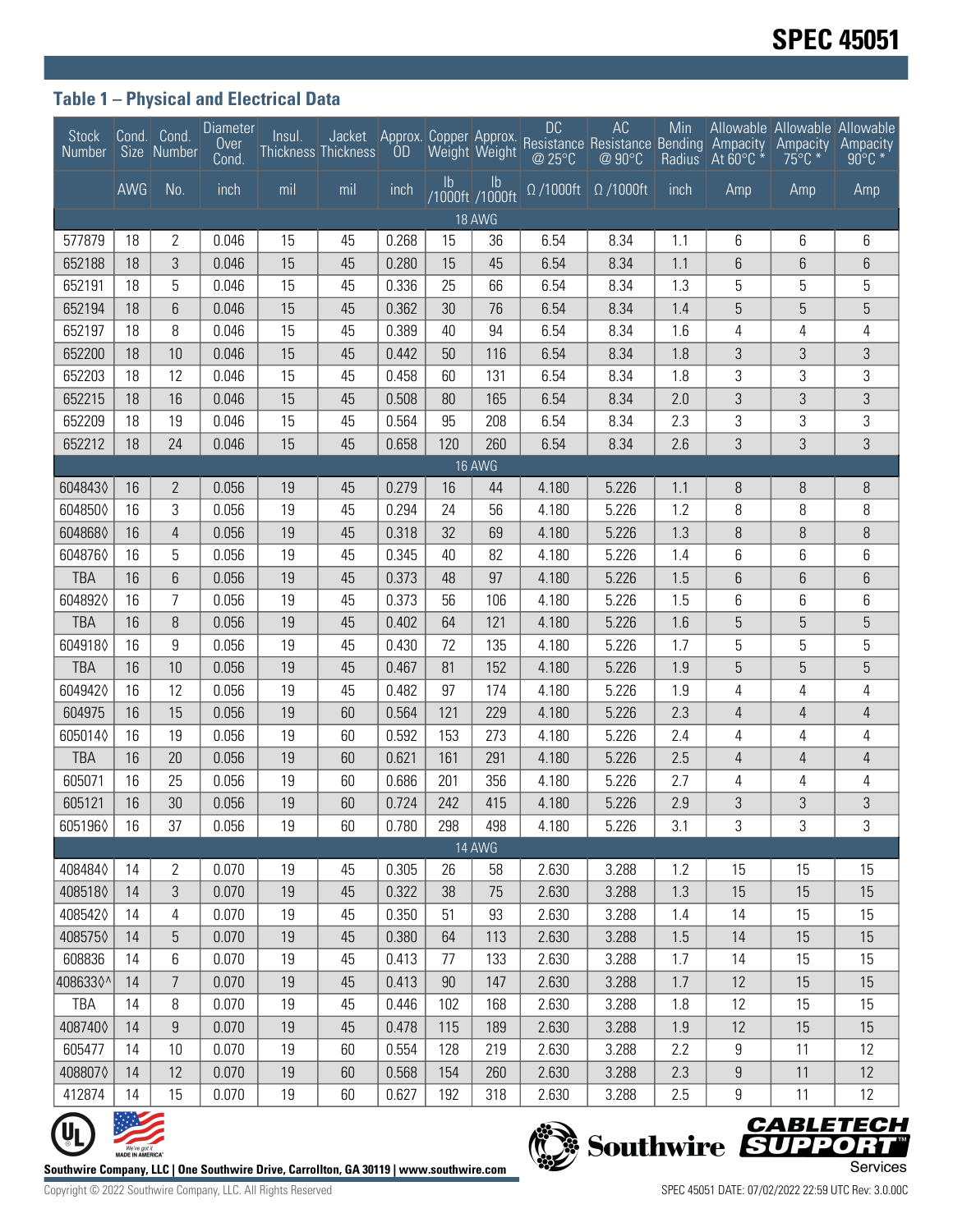# **SPEC 45051**

| <b>Stock</b><br><b>Number</b> |     | Cond. Cond.<br>Size Number | <b>Diameter</b><br>Over<br>Cond. | Insul. | Jacket<br>Thickness Thickness |       |                | Weight Weight                    | <b>DC</b><br>@ 25°C | AC<br>Approx. Copper Approx. Resistance Resistance Bending Ampacity<br>@ 90°C | Min<br>Radius | At $60^{\circ}$ C | Allowable Allowable Allowable<br>Ampacity<br>$75^{\circ}$ C $*$ | Ampacity<br>$90^{\circ}$ C $*$ |
|-------------------------------|-----|----------------------------|----------------------------------|--------|-------------------------------|-------|----------------|----------------------------------|---------------------|-------------------------------------------------------------------------------|---------------|-------------------|-----------------------------------------------------------------|--------------------------------|
|                               | AWG | No.                        | inch                             | mil    | mil                           | inch  | I <sub>b</sub> | $\mathsf{lb}$<br>/1000ft /1000ft | $\Omega$ /1000ft    | $\Omega$ /1000ft                                                              | inch          | Amp               | Amp                                                             | Amp                            |
| 4129080                       | 14  | 19                         | 0.070                            | 19     | 60                            | 0.658 | 243            | 383                              | 2.630               | 3.288                                                                         | 2.6           | 9                 | 11                                                              | 12                             |
| 608729                        | 14  | 20                         | 0.070                            | 19     | 60                            | 0.691 | 256            | 408                              | 2.630               | 3.288                                                                         | 2.8           | 9                 | 11                                                              | 12                             |
| 5521330                       | 14  | 25                         | 0.070                            | 19     | 60                            | 0.765 | 320            | 502                              | 2.630               | 3.288                                                                         | 3.1           | 8                 | 9                                                               | 11                             |
| 557553                        | 14  | 30                         | 0.070                            | 19     | 60                            | 0.810 | 384            | 587                              | 2.630               | 3.288                                                                         | 3.2           | 8                 | 9                                                               | 11                             |
| 5521900                       | 14  | 37                         | 0.070                            | 19     | 80                            | 0.913 | 474            | 741                              | 2.630               | 3.288                                                                         | 3.7           | $\overline{7}$    | 8                                                               | 10                             |
| 12 AWG                        |     |                            |                                  |        |                               |       |                |                                  |                     |                                                                               |               |                   |                                                                 |                                |
| 4084680                       | 12  | 2                          | 0.087                            | 19     | 45                            | 0.340 | 41             | 79                               | 1.660               | 2.075                                                                         | 1.4           | 20                | 20                                                              | 20                             |
| 4085260                       | 12  | 3                          | 0.087                            | 19     | 45                            | 0.360 | 61             | 104                              | 1.660               | 2.075                                                                         | 1.4           | 20                | 20                                                              | 20                             |
| 4085590                       | 12  | 4                          | 0.087                            | 19     | 45                            | 0.392 | 81             | 131                              | 1.660               | 2.075                                                                         | 1.6           | 16                | 20                                                              | 20                             |
| 4085830                       | 12  | 5                          | 0.087                            | 19     | 45                            | 0.428 | 102            | 160                              | 1.660               | 2.075                                                                         | 1.7           | 16                | 20                                                              | 20                             |
| 608737                        | 12  | 6                          | 0.087                            | 19     | 45                            | 0.466 | 122            | 189                              | 1.660               | 2.075                                                                         | 1.9           | 16                | 20                                                              | 20                             |
| 4086410                       | 12  | 7                          | 0.087                            | 19     | 45                            | 0.466 | 143            | 211                              | 1.660               | 2.075                                                                         | 1.9           | 14                | 17                                                              | 20                             |
| <b>TBA</b>                    | 12  | 8                          | 0.087                            | 19     | 45                            | 0.504 | 163            | 241                              | 1.660               | 2.075                                                                         | 2.0           | 14                | 17                                                              | 20                             |
| 4087570                       | 12  | 9                          | 0.087                            | 19     | 60                            | 0.572 | 183            | 287                              | 1.660               | 2.075                                                                         | 2.3           | 14                | 17                                                              | 20                             |
| <b>TBA</b>                    | 12  | 10                         | 0.087                            | 19     | 60                            | 0.621 | 204            | 322                              | 1.660               | 2.075                                                                         | 2.5           | 10                | 12                                                              | 15                             |
| 4088150                       | 12  | 12                         | 0.087                            | 19     | 60                            | 0.641 | 244            | 371                              | 1.660               | 2.075                                                                         | 2.6           | 10                | 12                                                              | 15                             |
| 412882                        | 12  | 15                         | 0.087                            | 19     | 60                            | 0.710 | 305            | 457                              | 1.660               | 2.075                                                                         | 2.8           | 10                | 12                                                              | 15                             |
| 622420!                       | 12  | 16                         | 0.087                            | 21     | 60                            | 0.718 | 326            | 465                              | 1.660               | 2.075                                                                         | 2.9           | 10                | 12                                                              | 15                             |
| 412916                        | 12  | 19                         | 0.087                            | 19     | 60                            | 0.746 | 387            | 555                              | 1.660               | 2.075                                                                         | 3.0           | 10                | 12                                                              | 15                             |
| <b>TBA</b>                    | 12  | 20                         | 0.087                            | 19     | 60                            | 0.785 | 407            | 590                              | 1.660               | 2.075                                                                         | 3.1           | 10                | 12                                                              | 15                             |
| 552166                        | 12  | 25                         | 0.087                            | 19     | 80                            | 0.911 | 509            | 761                              | 1.660               | 2.075                                                                         | 3.6           | $\boldsymbol{9}$  | 11                                                              | 13                             |
| 609180                        | 12  | 30                         | 0.087                            | 19     | 80                            | 0.963 | 611            | 891                              | 1.660               | 2.075                                                                         | 3.9           | 9                 | 11                                                              | 13                             |
| 552224                        | 12  | 37                         | 0.087                            | 19     | 80                            | 1.037 | 753            | 1075                             | 1.660               | 2.075                                                                         | 5.2           | 8                 | 10                                                              | 12                             |
|                               |     |                            |                                  |        |                               |       |                | <b>10 AWG</b>                    |                     |                                                                               |               |                   |                                                                 |                                |
| 4084920                       | 10  | 2                          | 0.111                            | 24     | 45                            | 0.407 | 65             | 117                              | 1.040               | 1.300                                                                         | 1.6           | 30                | 30                                                              | 30                             |
| 4085340                       | 10  | 3                          | 0.111                            | 24     | 45                            | 0.433 | 97             | 156                              | 1.040               | 1.300                                                                         | 1.7           | 30                | 30                                                              | 30                             |
| 4085670                       | 10  | 4                          | 0.111                            | 24     | 45                            | 0.473 | 130            | 199                              | 1.040               | 1.300                                                                         | 1.9           | 24                | 28                                                              | 30                             |
| 4085910                       | 10  | 5                          | 0.111                            | 24     | 45                            | 0.519 | 162            | 244                              | 1.040               | 1.300                                                                         | 2.1           | 24                | 28                                                              | 30                             |
| <b>TBA</b>                    | 10  | 6                          | 0.111                            | 24     | 60                            | 0.596 | 194            | 306                              | 1.040               | 1.300                                                                         | 2.4           | 24                | 28                                                              | 30                             |
| 4086580                       | 10  | 7                          | 0.111                            | 24     | 60                            | 0.596 | 227            | 340                              | 1.040               | 1.300                                                                         | 2.4           | 21                | 24                                                              | 28                             |
| <b>TBA</b>                    | 10  | 8                          | 0.111                            | 24     | 60                            | 0.645 | 259            | 389                              | 1.040               | 1.300                                                                         | 2.6           | 21                | 24                                                              | 28                             |
| 4087650                       | 10  | 9                          | 0.111                            | 24     | 60                            | 0.693 | 291            | 438                              | 1.040               | 1.300                                                                         | 2.8           | 21                | 24                                                              | 28                             |
| <b>TBA</b>                    | 10  | 10                         | 0.111                            | 24     | 60                            | 0.755 | 324            | 492                              | 1.040               | 1.300                                                                         | 3.0           | 15                | 17                                                              | 20                             |
| 4088230                       | 10  | 12                         | 0.111                            | 24     | 60                            | 0.780 | 389            | 570                              | 1.040               | 1.300                                                                         | 3.1           | 15                | 17                                                              | 20                             |
| 601658                        | 10  | 15                         | 0.111                            | 24     | 80                            | 0.908 | 486            | 737                              | 1.040               | 1.300                                                                         | 3.6           | 15                | 17                                                              | 20                             |
| 601666                        | 10  | 19                         | 0.111                            | 24     | 80                            | 0.954 | 615            | 894                              | 1.040               | 1.300                                                                         | 3.8           | 15                | 17                                                              | 20                             |
| 608802                        | 10  | 20                         | 0.111                            | 24     | 80                            | 1.003 | 648            | 950                              | 1.040               | 1.300                                                                         | 5.0           | 15                | 17                                                              | 20                             |
| 608810                        | 10  | 25                         | 0.111                            | 24     | 80                            | 1.112 | 810            | 1173                             | 1.040               | 1.300                                                                         | 5.6           | 13                | 15                                                              | 18                             |
| 608828                        | 10  | 30                         | 0.111                            | 24     | 80                            | 1.178 | 971            | 1377                             | 1.040               | 1.300                                                                         | 5.9           | 13                | 15                                                              | 18                             |
| <b>TBA</b>                    | 10  | 37                         | 0.111                            | 24     | $80\,$                        | 1.271 | 1198           | 1667                             | 1.040               | 1.300                                                                         | 6.4           | 12                | 14                                                              | 16                             |

All dimensions are nominal and subject to normal manufacturing tolerances